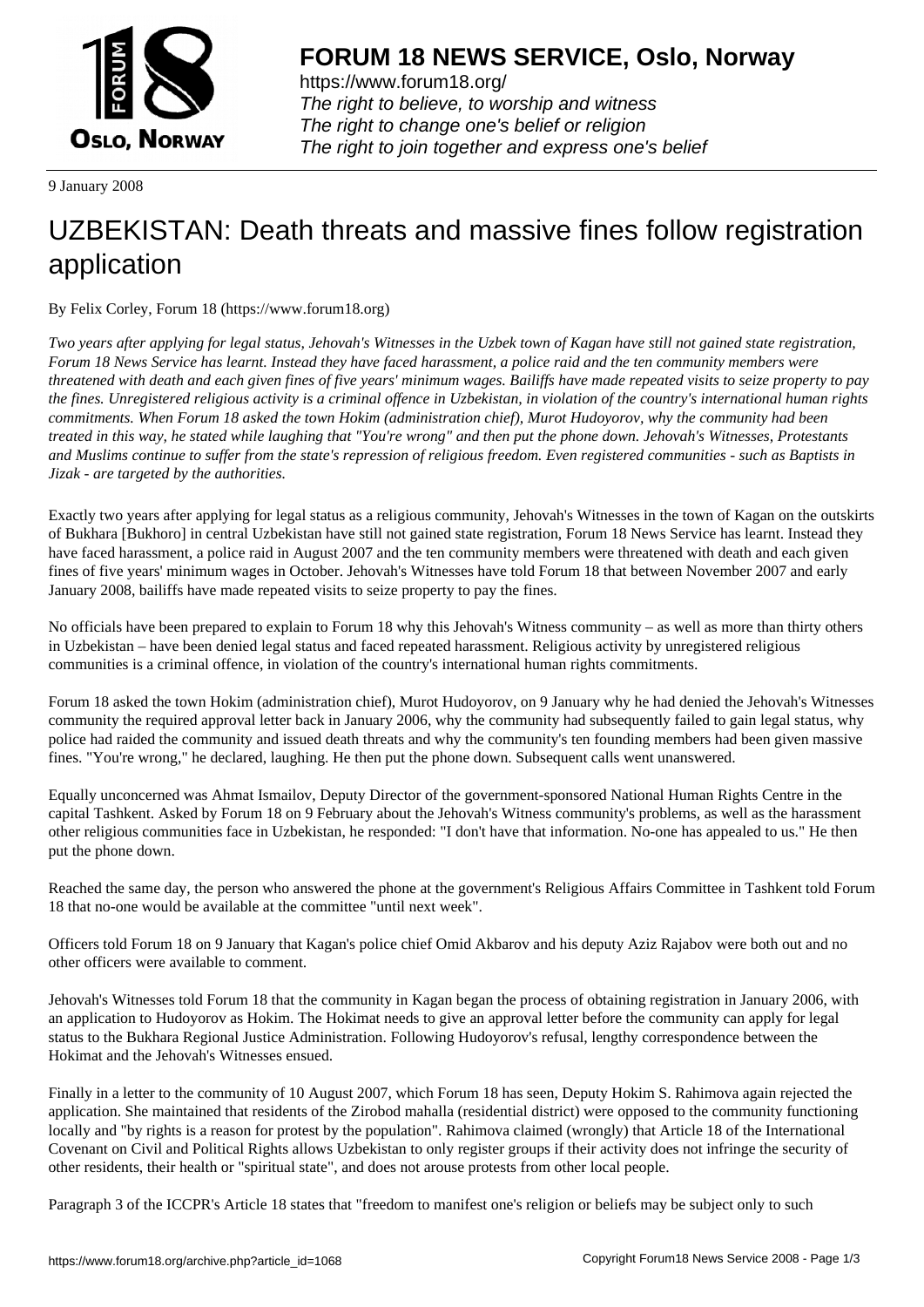. General comment 22 on this article states that "paragraph 3 of article 18 is to be strictle 18 is to be strictle  $\mu$ are not allowed on grounds not specified there."

As Professor Malcolm Evans, an international human rights law expert, has stated, "requiring faith communities to register is almost impossible to reconcile with international and Organisation for Security and Co-operation in Europe (OSCE) human-rights standards," (see http://www.osce.org/odihr/57471). "Unless it is for the purposes of tax benefits or to obtain charitable status, there should be no need for compulsory registration," he continued.

Hokimats are divided into mahallas administered by mahalla committees - the lowest level of state authority - and are a key instrument in Uzbekistan's restrictions on its citizens' freedom of thought, conscience and belief (see F18News 1 December 2005 http://www.forum18.org/Archive.php?article\_id=698).

On 31 August, the founder members of the Kagan Jehovah's Witness community had gathered in the home of one of them, Shokir Mardonov, to discuss Rahimova's letter. During this meeting Kagan police burst in and, despite not having a warrant, searched Mardonov's home.

Jehovah's Witnesses told Forum 18 that Mardonov and the other nine founder members (Feruz Muhamedov, Alisher Bozorov, Nikolai Kryukov, Sharif Ashurov, Adik Galeev, Nematillo Hodjiev, Aziz Pulatov, Bahtior Kodirov and Sohib Gulomov) were detained and taken to the police station. There they were interrogated and threatened with death and imprisonment, if they continued with their attempts to apply for registration in the town. They were then photographed, fingerprinted and recorded on video. After eight hours they were finally released, having been warned that an administrative case had been instigated against them and they would be tried in court.

On 9 October, Judge Lukmon Kodyrov at Kagan Town Criminal Court found the 10 Jehovah's Witnesses guilty of violating the Code of Administrative Violations. Each was fined a massive 931,500 Sums (3,869 Norwegian Kroner, 490 Euros or 719 US Dollars), or the equivalent of five years earnings at the minimum salary. Mardonov was fined under Article 202, which punishes "the creation of conditions for conducting unapproved gatherings, meetings, processions and demonstrations". The other nine were fined under Article 201-1, which punishes "violation of the procedure for organising and conducting gatherings, meetings, processions and demonstrations".

The minimum monthly salary in Uzbekistan is 15,525 Soms (65 Norwegian Kroner, 8 Euros or 12 US Dollars).

The same day, eight of the ten Jehovah's Witnesses filed a complaint to the Kagan Town Prosecutor, copied to Uzbekistan's General Prosecutor, against the actions of the police during the August raid. On 24 November the Kagan Town Prosecutor responded that their complaint had been investigated, but it was established that the police committed no violations of the law and that therefore no criminal case would be instigated against them.

On 19 October the eight filed an appeal to the Bukhara Regional Court against the fines. The appeal was dismissed on 2 November. On 23 November a supervisory appeal was filed with Uzbekistan's Supreme Court, which forwarded the case to the Chairman of the Bukhara Regional Court ordering that it re-consider the defendants' appeal.

In a letter of 10 December, seen by Forum 18, the Bukhara Regional Court informed the defendants again that the court found no grounds for reversing the 9 October decisions. The letter said that the defendants' guilt was proved because of the record of literature confiscated from Mardonov's home "as well as other materials" collected during the investigation. The letter also cited a Cabinet of Ministers' decree of 7 September 2007 which apparently banned the group's activity in Bukhara Region. Forum 18 has been unable to get a copy of the decree.

On 12 November the Kagan Town Court informed the defendants that they must pay their fines or risk having their possessions confiscated. Throughout November and December bailiffs visited the defendants, entered their homes and demanded payment of the fines. They began drawing up inventories of their possessions and threatened that they would be confiscated if they did not pay the fines. Some of the defendants borrowed money and paid part or all of the fines. Others refused.

On 30 November eight bailiffs arrived at Ashurov's home to demand payment of his fine. When he refused, they inventoried his possessions and ordered workmen to begin removing the roof tiles from his house. Ashurov paid part of the fine, 150,000 Soms (623 Norwegian Kroner, 79 Euros or 116 US Dollars) and the bailiffs left. On 3 January 2008 bailiffs again visited the homes of the defendants who have not yet paid their fines, and threatened to confiscate their personal possessions.

The Jehovah's Witness congregation in Kagan has long faced harassment. Police raided meetings in 2003 and 2004. Kryukov and Pulatov were among those detained and beaten in 2004 (see F18News 8 July 2004

http://www.forum18.org/Archive.php?article\_id=358). The congregation was again raided during the Memorial of Christ's Death, the most important annual Jehovah's Witness commemoration, in 2005 (see F18News 1 April 2005

http://www.forum18.org/Archive.php?article\_id=536). Seven community members were given small fines in July 2007 after a raid